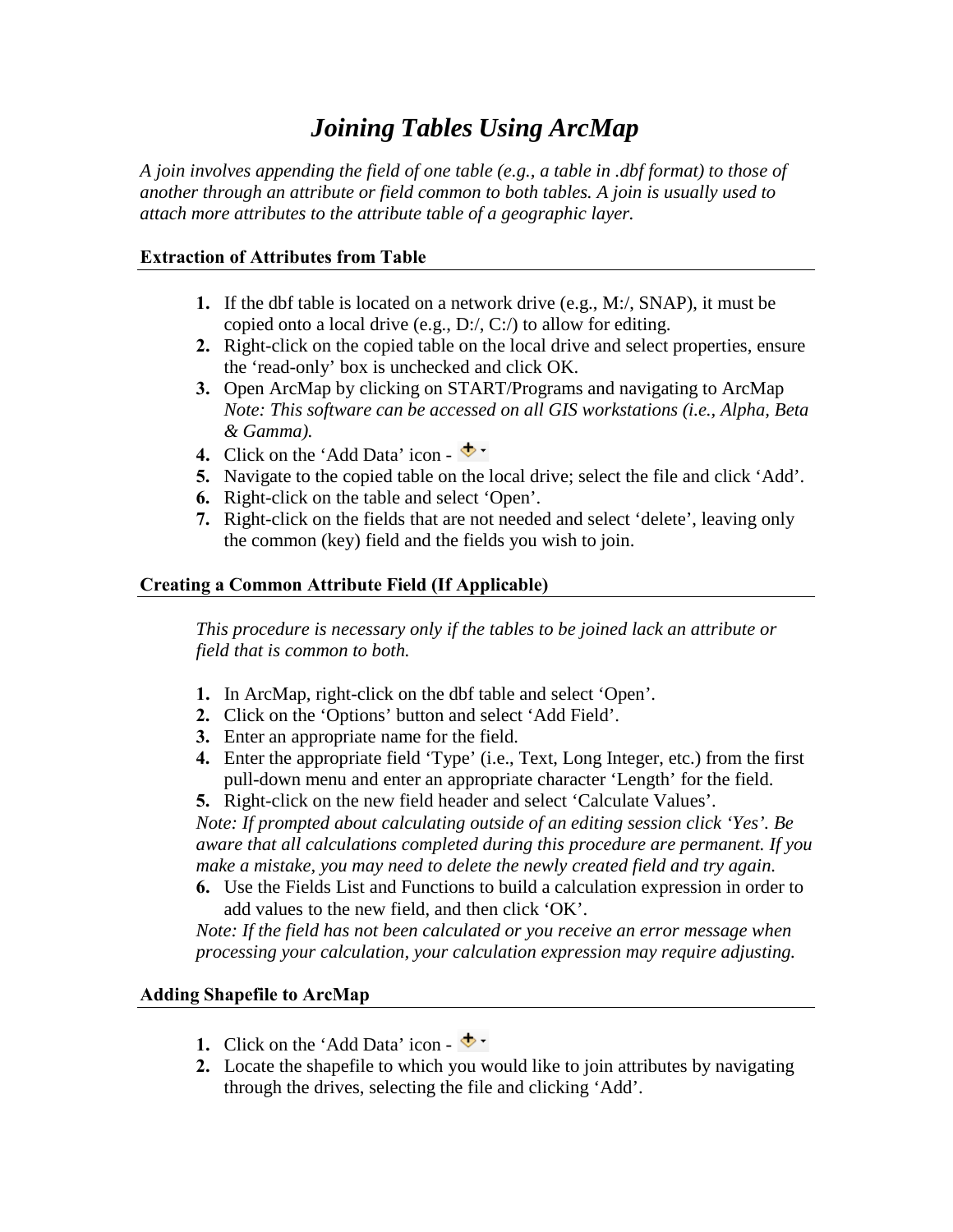*Note: You should now have the shapefile and custom dbf table added to the ArcMap session; if not, add the appropriate files to the session to continue.*

#### **Join Based on Attribute Tables**

- **1.** Right-click on the shapefile (in the table of contents) to which the attributes will be joined and select 'Join' within the 'Joins and Relates' menu.
- **2.** Select 'Join attributes from a table' in the top pull-down menu of the new window.
- **3.** In part 1 of the Join window, select from the shapefile the attribute field upon which the join will be based.
- **4.** In part 2, select the dbf table from the list.
- **5.** In part 3, select from the dbf table the attribute field upon which the join will be based.
- **6.** Click on 'Advanced', and select either:
	- a. 'Keep all records' (keeps all records in joined table, even if they were not matched)
	- b. 'Keep only matching records' (only keeps matched records in joined table and removes non-matched records from the newly joined table)
- **7.** Click OK to close the 'advanced options' window and then click OK again to complete the 'join options' window.

*Note: Join will now begin processing; this may take a few minutes.*

**8.** Access the joined attributes by right-clicking on the 'joined to' shapefile and selecting 'open attribute table'.

#### **Removing Joins**

*If you make a mistake joining or you would like to create a new join, you must remove the previous join.*

- **1.** Right-click the joined shapefile and select 'Joins and Relates'
- **2.** Then select 'Remove joins'
- **3.** Then select 'Remove all joins'

## **Saving & Exporting Joins**

*Joins will automatically be removed once a shapefile is removed from an ArcMap session, or when an ArcMap session is exited without saving. To save joins you have two options:*

*This option saves the joins for future use within an ArcMap session.*

**1.** Save current ArcMap session with joins. Click on 'File' / 'Save As' and save the ArcMap session as an .mxd file to a local drive (e.g., D:/ ).

*This option exports the joined attributes into a new shapefile that can be accessed for future use in different projects.*